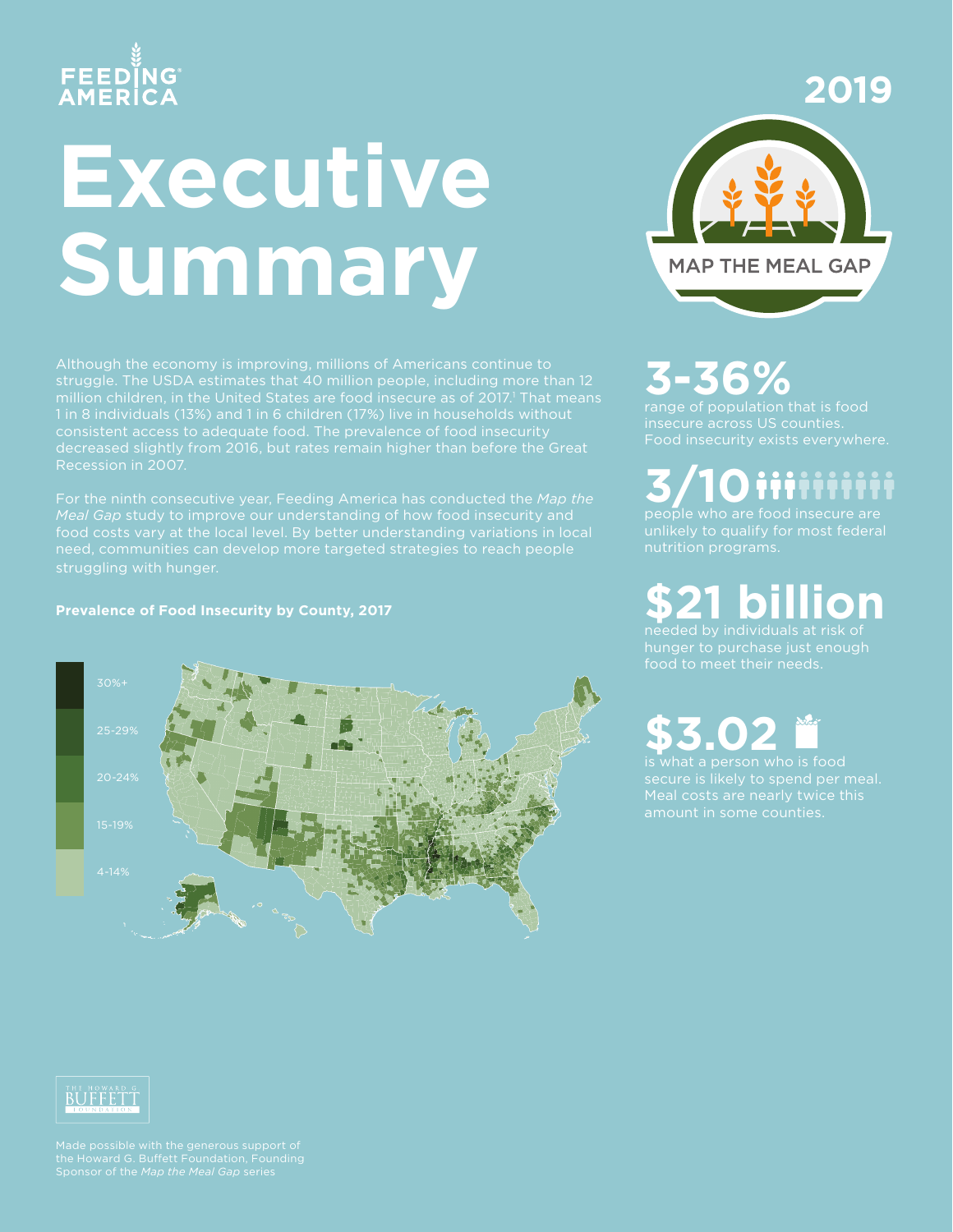### **Key Findings**

#### **County and Congressional District Findings**

**Every U.S. county and congressional district is home to people who face hunger.** Estimated rates of county food insecurity range from 3% to 36% for the overall population. Food insecurity among congressional districts spans a home to the highest county rate and Michigan is home to the highest district rate in the country, but no community is free of food insecurity.

#### **Range of County Food Insecurity Rates**



#### **Highest Rates of Food Insecurity**

Counties with the highest rates of food insecurity—those in the top 10% of all counties—tend to have similarly poor economic indicators: higher rates of unemployment<sup>2</sup> and poverty, $^{\rm 3}$  and lower homeownership<sup>4</sup> and median income<sup>5</sup> as



**High Food Insecurity counties are the counties with the top 10% of food–insecurity rates.**

**The majority (66%) of counties with the highest rates of food insecurity also experience persistent poverty,** which the the population living in poverty for more than 30 years.<sup>6</sup> This that can effectively address both the immediate and long-term

#### **Average Economic Indicators by County Type**



#### **Largest Numbers of Food Insecure People**

**counties with large populations and comparatively low rates of food insecurity are home to some of the largest absolute numbers of foodinsecure people.** For example, Los Angeles County, California has a relatively food-insecure individuals, including greater than 410,000 children at risk of hunger. To effectively address food insecurity and end hunger in America, it is important to consider both the size of the population in need as well as how widespread that need may be.

Los Angeles county **1 million** food-insecure individuals.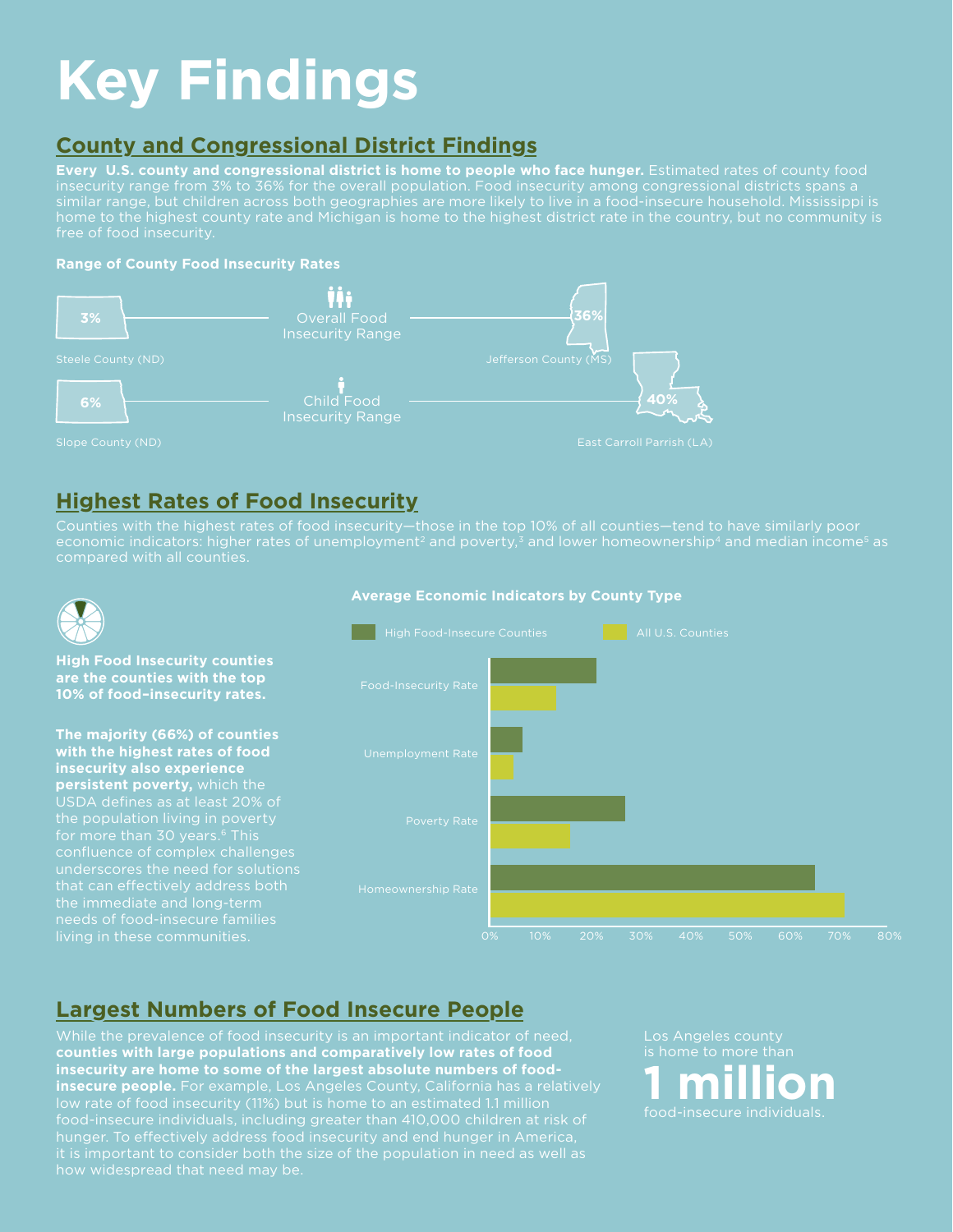#### **Rural and Regional Demographics of Food Insecurity**

Rural (nonmetropolitan) counties make up 63% of all U.S. counties but 78% of counties with the highest rates of food insecurity. Regionally, the highest average rates of county food insecurity are found in the South, which includes 87% of counties with the highest rates of food insecurity and also has the widest variation in county food insecurity. The lowest average food insecurity rates are located in the Northeast.



**Many counties located outside major metropolitan areas and in the South are home to large communities of color living at elevated risk of food insecurity.** These communities face persistently high rates of unemployment and poverty. The population of Jefferson County, Mississippi, for example, is 86% African American, faces an unemployment rate that is three times the national county average (15% versus 5%), and struggles with persistent poverty at a rate that is almost three times that among all counties (47% versus 16%). As a result, the local rate of food average and food insecurity (24%) close to twice the national county average, this example underscores the deep and pervasive nature of the systemic challenges that many minority communities face.

#### **Food Budget Shortfall and Average Meal Costs**

**The total need for food among everyone estimated to be food insecure in 2017 stands at a staggering \$20.6 billion.**  This resource gap or national food budget shortfall is an annualized approximation of need as reported on the for inflation, the weekly shortfall (\$16.99) decreased for the second year in a row in 2017 after rising for four consecutive years.